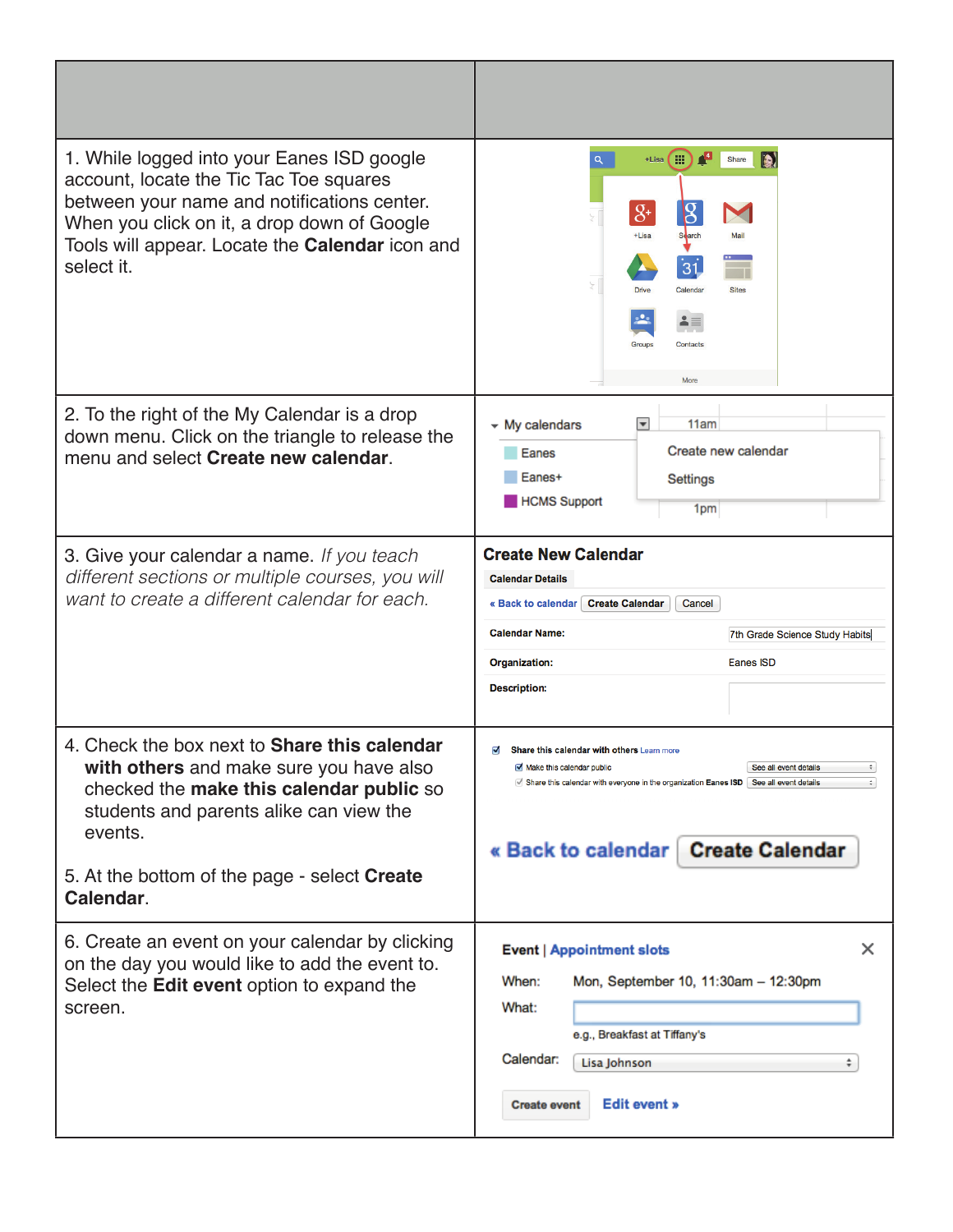| 7. Title your event (this might be the entire study<br>habits or a general statement). If the theme is<br>Poetry, write poetry at the top and add a<br>more detailed description in the description<br>window.<br>8. Remember to select the calendar you wish<br>to add the event to from your Calendar drop<br>down menu.<br>9. Click Save. | <b>SAVE</b><br><b>More Actions</b><br>$\div$<br>←<br><b>Discard changes</b><br><b>Delete</b><br>Quiz Safety, Check graphs and variables, Design experimer<br>9/6/2012<br>to 9/6/2012<br>All day Repeat<br><b>Event details</b><br>Find a time<br>Where<br>8th Science Study Habits $\div$<br>Calendar<br>Created by samaro@eanesisd.net<br><b>Description</b><br>Quiz Safety, Check graphs and variables, Design experiment, Project due tomorrow |
|----------------------------------------------------------------------------------------------------------------------------------------------------------------------------------------------------------------------------------------------------------------------------------------------------------------------------------------------|---------------------------------------------------------------------------------------------------------------------------------------------------------------------------------------------------------------------------------------------------------------------------------------------------------------------------------------------------------------------------------------------------------------------------------------------------|
| 10. Now it is time to embed your calendar! Click<br>the drop-down menu to the right of your new<br>calendar.<br>11. Select Calendar Settings.                                                                                                                                                                                                | $\sim$ Other calendars<br>Add a coworker's cale<br>8th Science Stud) ▼<br>Display only this Calendar<br>Hide this calendar from the list<br>Calendar settings<br>Create event on this calendar<br><b>Notifications</b><br>Send to a coworker<br>Choose custom color                                                                                                                                                                               |
| 12. Within the calendar settings, you will find<br>embed code. Copy this code for later use in<br>Weebly.                                                                                                                                                                                                                                    | Paste this code into your website.<br>Customize the color, size, and other options<br><iframe<br>src="http://www.google.com/calenda<br/>r/embed?<br/>src=eanesisd.net_bgd73gf1j6a7a4c<br/>120528<br/>1bepq60tqhc%40group.calendar.go</iframe<br>                                                                                                                                                                                                  |
| 13. Login to you Weebly. Locate the spot that<br>you want to add your calendar. Drag the Embed<br>Code box (from the MORE section on the left<br>panel) down to the location.                                                                                                                                                                | <b>MORE</b><br><br>44<br><b>BLOCK QUOTE</b><br><b>EMBED CODE</b><br>$\boxed{}$<br><b>POLL</b><br><b>SOCIAL ICONS</b>                                                                                                                                                                                                                                                                                                                              |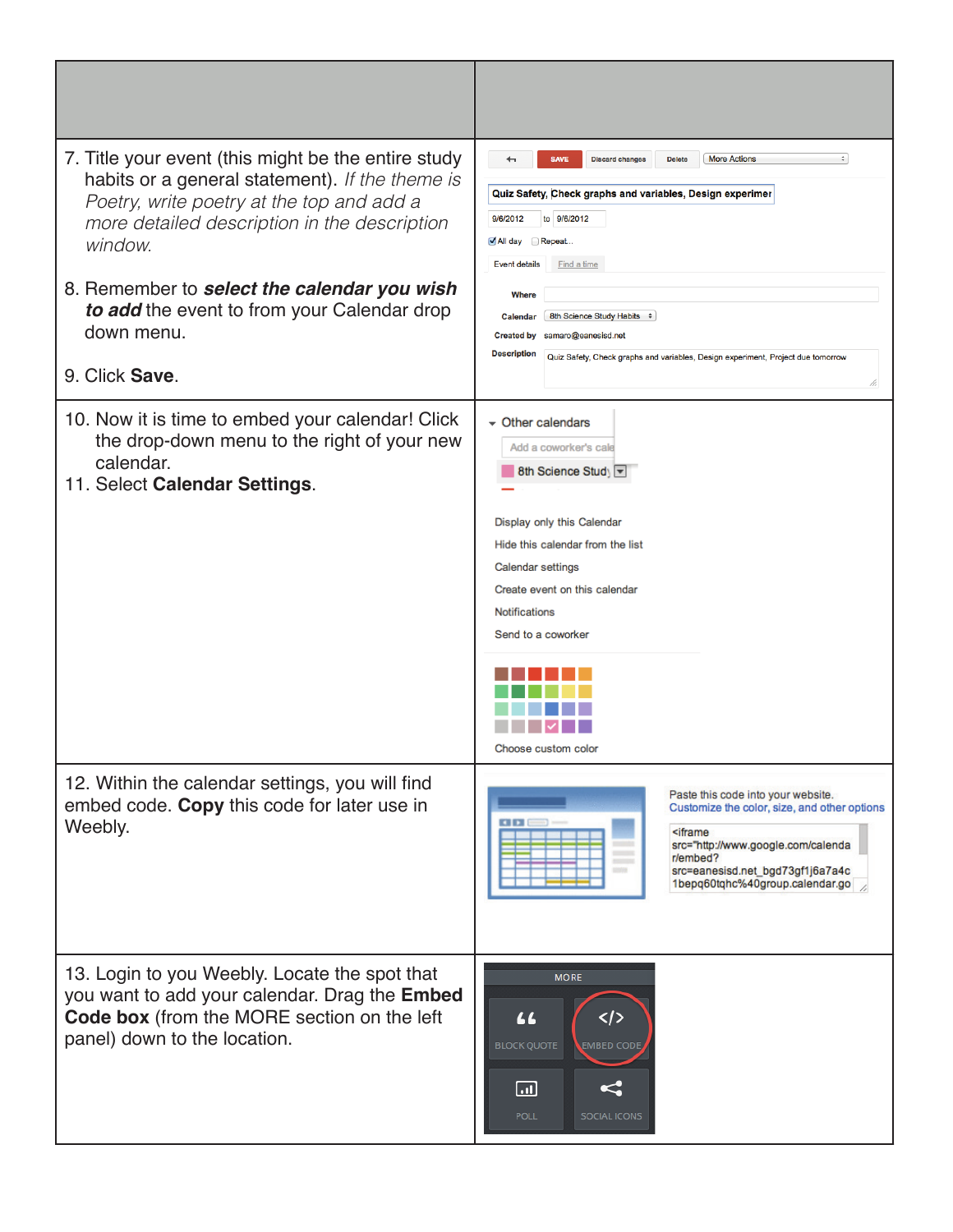| 14. Note the HTML blank box that appears.                                                                                                                                                             | $\bullet$<br>Click to set custom HTML                                                                                                                                                                                                                                                                                                                                                                                                                                                                   |
|-------------------------------------------------------------------------------------------------------------------------------------------------------------------------------------------------------|---------------------------------------------------------------------------------------------------------------------------------------------------------------------------------------------------------------------------------------------------------------------------------------------------------------------------------------------------------------------------------------------------------------------------------------------------------------------------------------------------------|
| 15. Paste the HTML code from your Google<br>calendar into the space provided. (You may<br>have to select Edit Custom HTML first).                                                                     | $\langle$ /> CUSTOM HTML<br><b>Custom HTML</b><br><b>Edit Custom HTML</b><br>Q<br><iframe <br="" height="600" src="http://www.google.com/calendar/embed?&lt;br&gt;src=eanesisd.net_bgd73gf1j6a7a4c1bepq60tqhc%40group.calendar.google.com&lt;br&gt;&amp;ctz=America/Chicago" style="border: 0" width="800">frameborder="0" scrolling="no"&gt;</iframe>                                                                                                                                                  |
| 16. Click off of the HTML block and your Google<br>calendar will magically appear.<br>17. Don't forget to Publish (your weebly that is)!<br>18. Sheer perfection! Give yourself a pat on the<br>back! | My Class Calendar<br>Today (     September 2012 v<br><b>OPrint</b> Week Month Agenda<br>Sun<br>Mon<br>Fri<br>Tue<br>Sat<br>Welcome to 7th g<br>This is my life due<br><b>Writers notebook</b><br>12<br>15<br>11<br>14<br>2 new entries in V<br><b>Reading Log ched</b><br>4pm Library day<br>17<br>18<br>19<br>21<br>22<br>20<br>Reading Log chec<br>26<br>29<br>23<br>27<br>28<br>24<br>25<br>Reading Log chec<br>Oct 1<br>30<br><b>El Google</b> Calendar.<br>Events shown in time zone: Central Time |